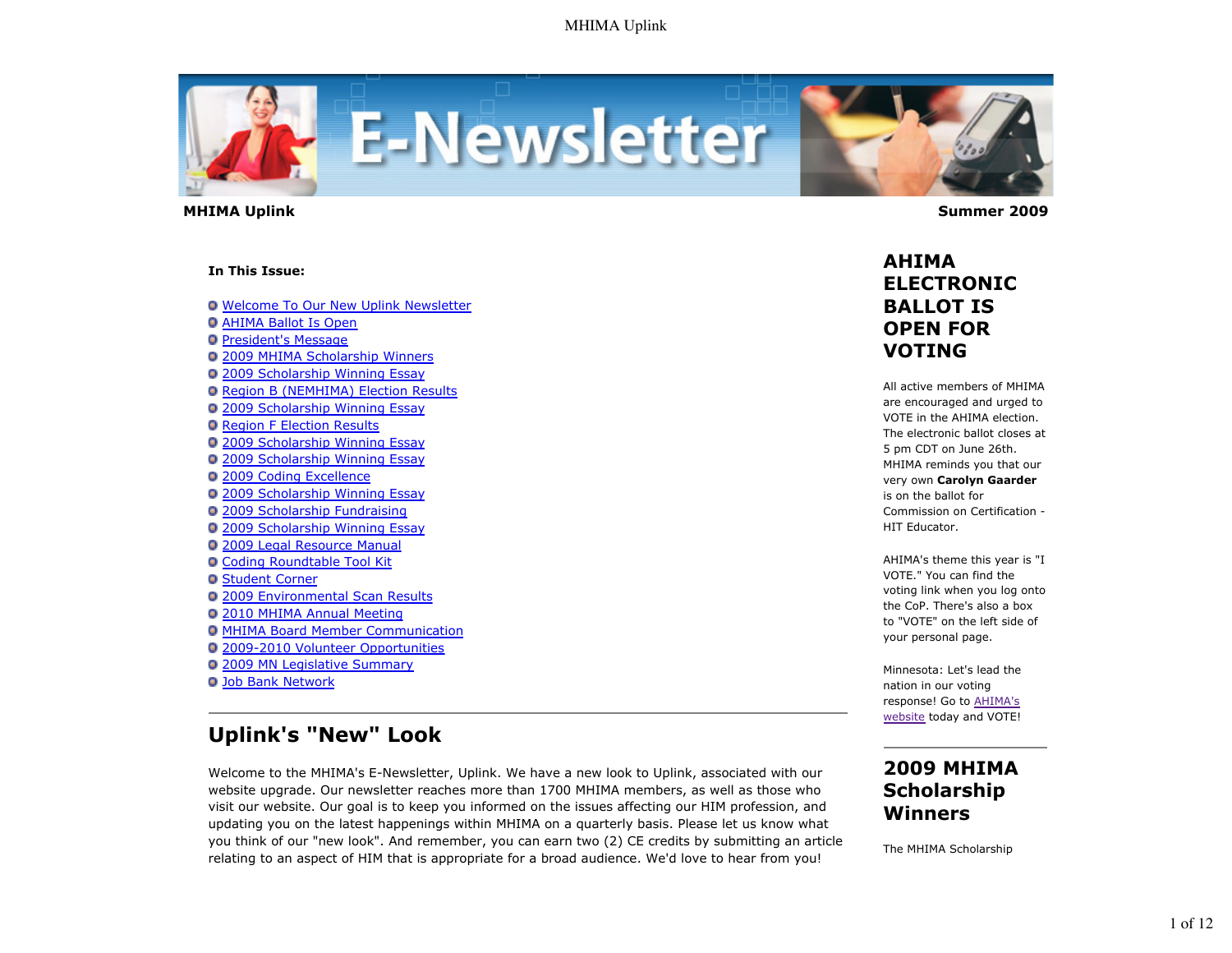### **President's Message**

**June 18, 2009** Diane Larson, MA, RHIA, CHPS



Hello everyone,

This is my final President's message. Thank you for allowing me to serve in this position for the past year. It was definitely a career highlight! I felt blessed having Lisa Kampa precede me as president and willing to mentor me as the year progressed and Stephanie Luthi-Terry, President-Elect, available (24/7) to provide wise counsel. The MHIMA Board worked tirelessly producing a phenomenal list of accomplishments. The accomplishments and project leads are as follows:

•Successful 2009 MHIMA annual meeting – Megan O'Neill and Angela Trucano

•Newly revised Legal Reference Manual – Heidi Onsted and Stephanie Luthi-Terry

•2009 AHIMA Coding Excellence Seminar coming to Minnesota in August – Gina Sanvik, Maxine Weiss and Brenda Wood

- •New MHIMA brochure and website upgrade Laura Blabac and Ranelle Bauer
- •Continued myPHR Promotion Madonna LeBlanc

•Resurrection of coding roundtables and strengthening of AAPC alliance – Carla Tobin and Mary Jean Talaska

- •Leading opposition to the Copy Fee Bill, SF 857, Cathy French and Elaine Yaggie
- •Scholarship funding re-design Kari Sattre and Tracey Kapsner
- •Revenue cycle management education Colleen Malmgren
- •Critical access facility education Sarah Spoon and Sue Jensen

•All this and a budget remaining in-the-black - Stacy Carlson and Patti Collins Smith

I would be remiss without also thanking the many, many MHIMA volunteers who worked with these project leaders throughout this past year. Minnesota is blessed to have so many of you who are willing to volunteer your time for the benefit of your peers and our professional association. Thank you, everyone!

MHIMA's greatest accomplishment this year was contracting with Myrna Wells-Ulland to serve in the role of MHIMA Executive Director. I am very grateful that Myrna was willing to leave the comforts of retirement to work for MHIMA and I hope she will continue to serve as the "face" of MHIMA for some time to come.

With considerable optimism about MHIMA and its continually developing value for our more than

Selection Committee announced six winners of 2009 MHIMA scholarships at the MHIMA annual business meeting at Grand Casino, Hinckley, on May 7, 2009.

Winners from The College of St. Scholastica's HIIM programs:

#### **KAREN TEUFER, RHIT,**

**CCA, Cottage Grove, MN** \$1000, RHIA program **SUSAN JOHNSON, RHIA, Duluth, MN:** \$1500, Master's program **BRANDI FOWLER, RHIA, CPC, El Reno, OK:** \$1500, Master's program **VALERIE McCLEARY, RHIA, Largo, FL:** \$750, Master's program **SHARON POWELL,RHIA, Eads, TN:** \$750, Master's program

Winner from The College of St. Catherine's Health Information Specialist program:

#### **BRIDGET APPLEBY, Deephaven, MN:** \$500

Congratulations to these deserving students. Look for their individual essays elsewhere in this issue of Uplink. The 2009 Scholarship Committee was chaired by Angela Jackson. Committee members included Gina Sanvik, Colleen Malmgren, Steph Luthi-Terry, and Danika Brinda.

### **NEMHIMA**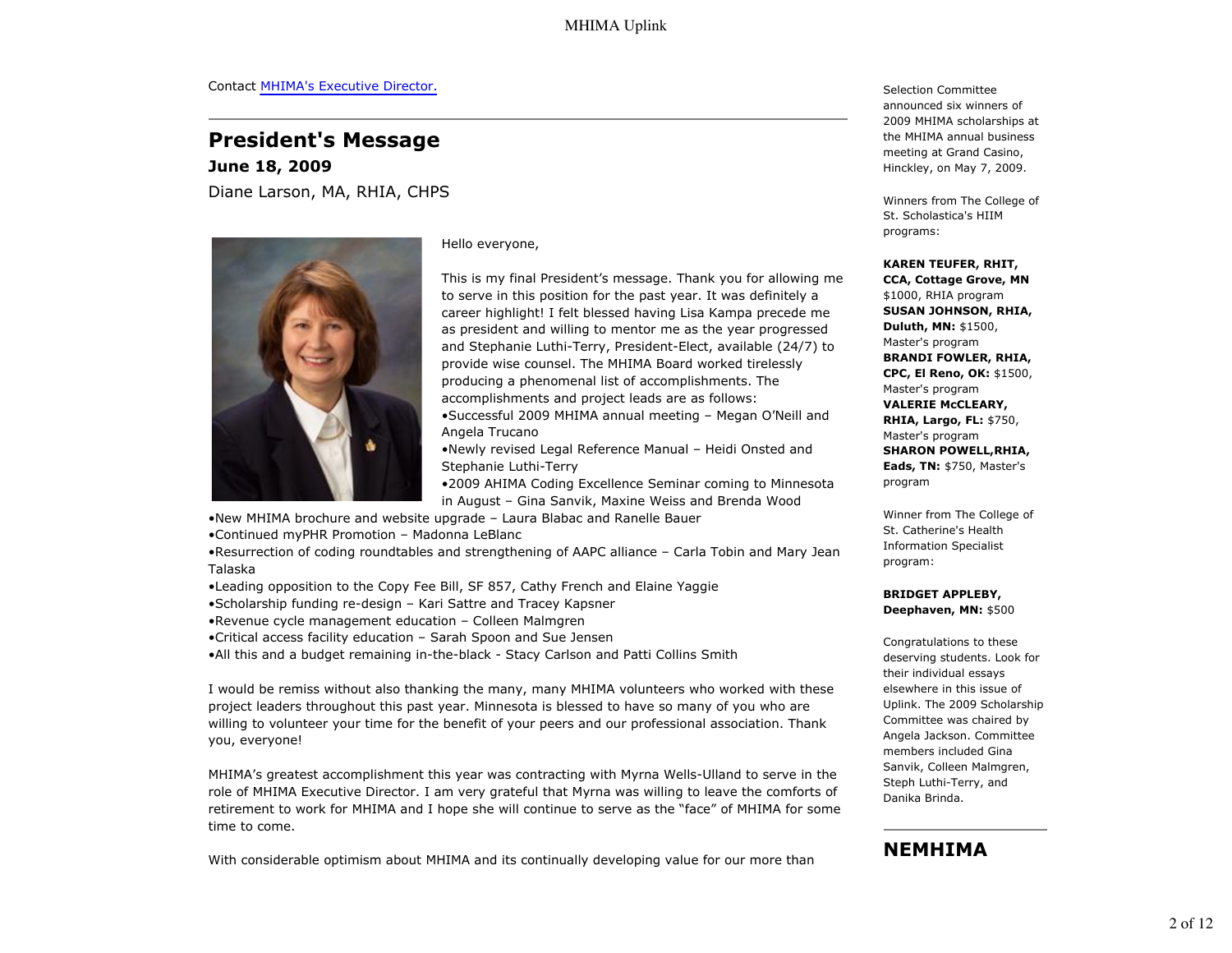1700 members, I humbly pass the MHIMA President's gavel to Stephanie Luthi-Terry.

Yours sincerely,

Diane Larson, MA, RHIA, CHPS MHIMA (soon to be)Past President

# **2009 SCHOLARSHIP WINNING ESSAY - Teufer**

#### **"Why I chose HIM and my vision for how my skills/interests could**

#### **contribute to the profession"**

Karen Teufer, RHIT, CCA, Cottage Grove, MN

I'm currently enrolled in the RHIA progression program at St. Scholastica in Duluth, MN. My career in health information started in 1997 as an ER Admitting Specialist registering patients. As I learned about admitting and how the ER ran, I began to develop an interest in Health Information. This position opened my eyes to the field and taught me what medical information was, what went into the medical record, and how healthcare professionals collect information. After this position, I worked in a variety of different jobs from receptionists, medical records clerk, managed care, admitting coordinator, and currently coder. I learned a wide variety of jobs and gained more information within the health information field. I began to research on how to obtain a health information degree and found the RHIT program at Rasmussen College. I soon combined my passion of learning with the ambition to progress in HIM. I graduated from Rasmussen in June of 2007 with my RHIT and immediately started at St. Scholastica. At St. Scholastica, I was able to dig deeper into the HIM field and began to further shape my skills and knowledge. I am graduating from St. Scholastica in December of 2009 and my road to this point has been nothing short of a challenge. I have had to juggle a full time job, a family of five and school work, all the while maintaining my 3.7 GPA. To further explore this field, I began an internship with AHIMA in June 2008, working on the SLHIE (State Level Health Information Exchange) project with Don Mon and Harry Rhodes. As a result of my internship, I have learned a tremendous amount about RHIOs, HIE, and topics such as authentication, authorization, consent, and laws regarding these areas in other states. I learned what it takes to put a project like this together and learned techniques in research and writing. This experience has given me a different view of health information - one that will definitely help me in the field. The skills and knowledge that I have learned from past jobs, from interning at AHIMA, and attending St. Scholastica will provide a strong foundation for me to do great things in the HIM field. I would like to continue my education with a Master's degree in Health Care Law. While interning with AHIMA on their SLHIE project, I discovered that there are many things that are not cut and dry and may have different interpretations. With RHIOs and Health Information Exchanges approaching on the horizon, I would love to help others with understanding state and national laws that will affect this progression. I am bound and determined to make a difference in this field and I am dedicated and committed to bringing this field into the future, all the while maintaining integrity, security and accuracy in hopes to contribute to a better and more efficient health care system overall.

### **2009-2011 Election Results**

NEMHIMA (Region B) recently held elections for officers for 2009-2011. Congratulations to the following:

**President:** Amy Watters, MA, RHIA **Vice-President/Treasurer:** Janelle Wapola, RHIA **Secretary:** Kerri Mesia, RHIA

They will begin their new term of office July 1, 2009 and serve through June 30, 2011.

Thank you. Sue Powell, RHIA Chair, Nominating Committee NEMHIMA (Region B)

### **SEMNHIMA Election Results**

SEMNHIMA (Region F - Southeast/Rochester Area) recently held their elections. **President:** John Marshall, RHIA **Past President:** Sarah Urtel, RHIA **President-Elect:** Katie Massen **Secretary:** Catherine French **Treasurer:** Vicki Chelf

They will assume their leadership roles on June 1, 2009.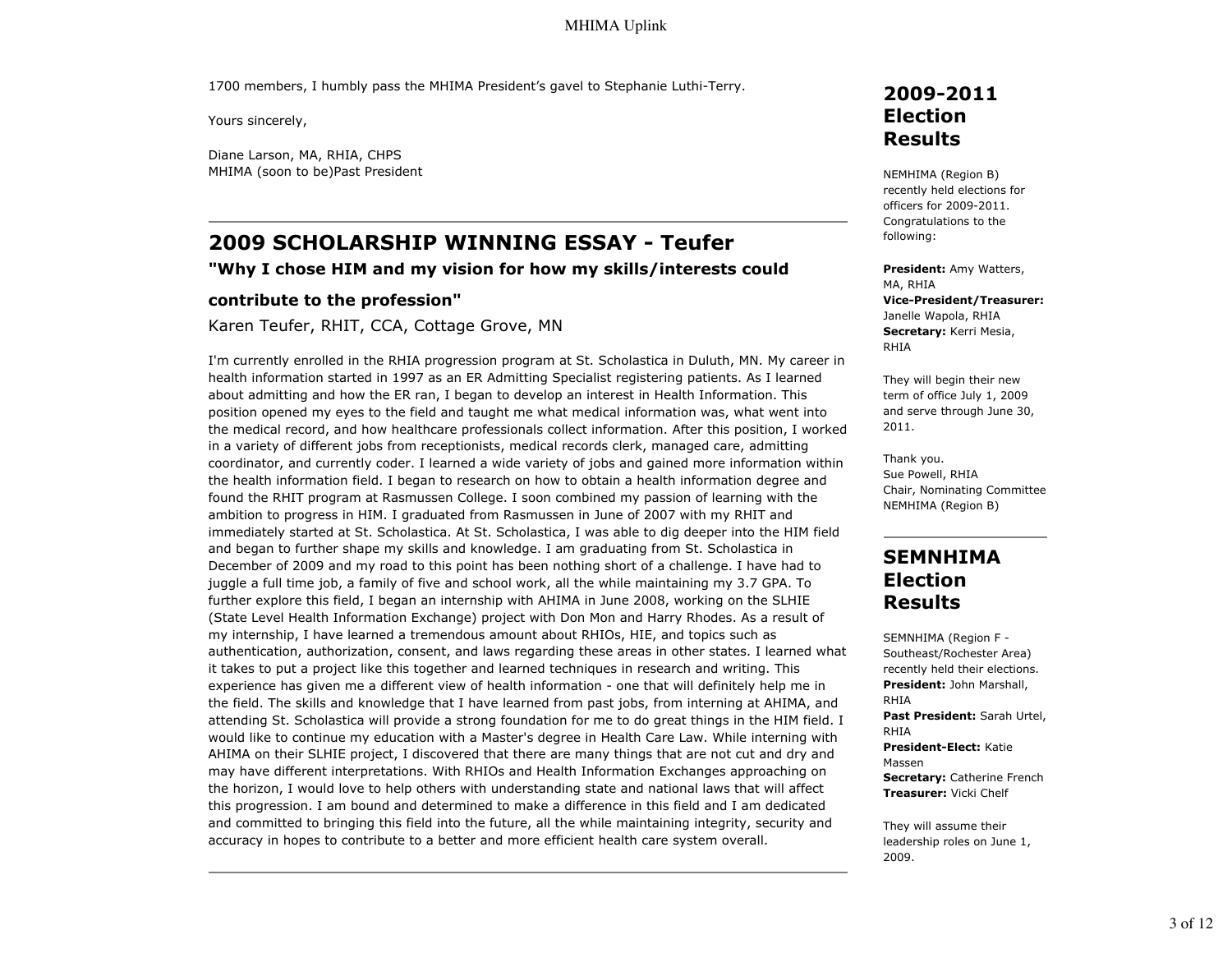# **2009 SCHOLARSHIP WINNING ESSAY - Johnson**

### **"How I will use this degree to advance the HIM profession"**

Susan Johnson, RHIA, Duluth MN

Knowing that a obtaining a master's degree would be a challenge, completing one has always been in the back of my mind. However, I wasn't sure what type of degree I would pursue or when I would do it. Upon entering the workforce and becoming part of the team implementing an admitting, medical records, and abstracting system I quickly found that project management skills were needed for my job. My next large task was to be the project manager for a reinstall of a comparative database system. The master's program at St. Scholastic's Health Information Management Program offered a certificate in project management so I enrolled. I have been able to apply the skills I learned in those classes to scanning, transcription, and EHR implementation projects.

One of my career goals is to improve the usability of EHR systems. I find enjoyment and satisfaction in the improvements that we are making with the EHR in the place where I work. EHR implementation is a slow and challenging process, and the master's program has provided the opportunity and structure to perform in-depth study into areas that otherwise I would not have pursued. I want to continue to be involved with EHR implementation projects and to use the skills and concepts I have learned in the program.

As my facility has implemented the EHR and moved to a hybrid legal record, we have realized the need for defining our legal health record. My final applied project for the master's program involved developing flowcharts, tables, policies, and procedures for defining the legal health record and designated record set for my place of employment. Pursuing the master's degree allowed me to devote time to researching, discussing the topic with classmates, and enlisting guidance from professionals in the field that otherwise I would not have had the opportunity to do. The knowledge I have gained throughout this process will be shared during a presentation at a state Health Informtion Management meeting. The field of HIM provides many exciting challenges and opportunities and using the knowledge and skills learned in the master's program prepares me to meet those challenges.

## **2009 Scholarship Winning Essay - Fowler "How I will use this degree to advance the HIM profession"**

Brandi L. Fowler, RHIA, CPC, El Reno OK

In 2007 I listened to several HIM professionals speak about furthering our education and the concern that many long time educators would be retiring soon. I decided at that moment that since I planned to stay in the educational area for many years to come, I needed to pursue my Master's and Doctoral degrees. I plan to use these degrees in many ways. I am a young educator in the Midwest, with a passion to instill the importance of graduate education into my undergraduate students. There is currently no graduate Health Information/Informatics program in the Midwest, which is why my final applied project encompasses development of a HIIM graduate program in the Midwest.

### **2009 AHIMA's Achieving Coding Excellence coming to Minnesota in August**

MHIMA is co-sponsoring "Achieving Coding Excellence" on August 20-21, 2009, at the Marriott Minneapolis Airport in Bloomington. Learn the latest on coding and reimbursement issues with sessions covering coding guidelines, diagnostic and procedural coding. Regulatory and industry changes are also addressed, with best integration practices. Learn effective techniques on the transition to ICD-10. Identify gaps in coding knowledge of anatomy and physiology needed to effectively transition to ICD-10-PCS. 12 CEUs available.

Go to AHIMA's Events before July 23rd for more information, to view the Agenda,and early registration details.

### **2009 Scholarship Fundraising at Annual Meeting**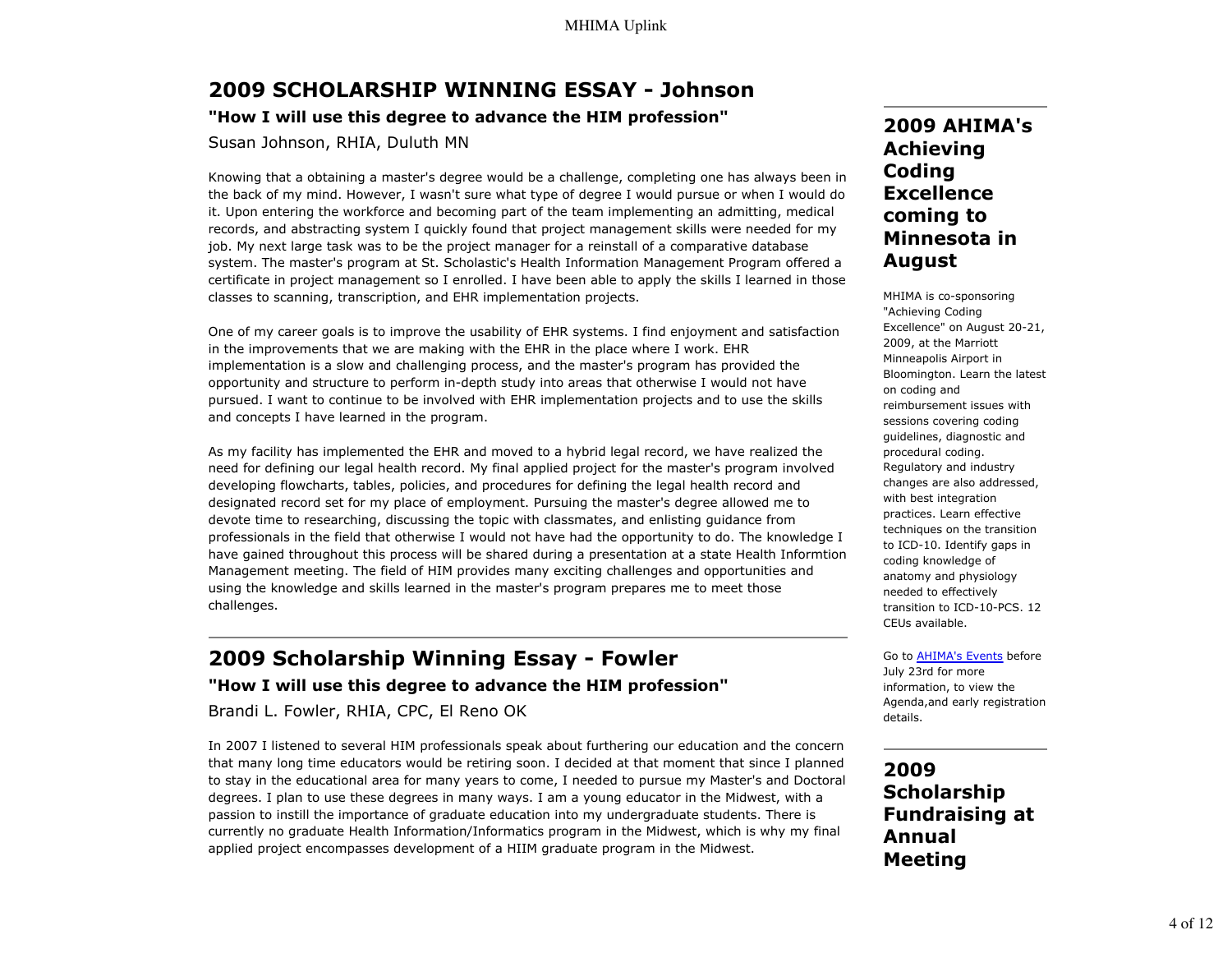In addition to planting and nurturing the seed of continued education in all of my 300+ allied health students, I am a health information professional at heart. Our healthcare system is rapidly changing with the federal level emphasis on health information technology. Our profession must produce more professionals with the health information and informatics knowledge base.

It has been a goal of mine to offer our annual allied health graduates a healthcare graduate program option. We average nearly 1,000 graduates annually. The Dean of our scool has encouraged my continued progression of the development of a health informatics graduate degree offering at our college. Our Dean is supportive of this effort as a positive addition to our current graduate program offerings.

Attending courses at St. Scholastica has allowed me the opportunity to teach health information and informatics concepts to a broad range of future health professionals and has been a tremendous experience. After taking my first courses with the College of St. Scholastica in January 2008 I realized I was taking much, if not all, of my CSS coursework knowledge and information directly back into the classroom to my students. By teaching my students some of the up and coming items with EHR, Data Administration, IT Ethics, and Classification and Terminology coupled with their core HIM and allied health lessons, I am confident our students are more well versed in the future of our healthcare system.

Completing my master's degree will allow me to move the HIM profession forward by offering the opportunity of our vast profession to students in the Midwest. I have finally discovered what I believe I am meant to do for the rest of my life. I have found my true calling, education, I love it! I plan to teach for many decades to come.

What I appreciate most about contributing to the field of health information management is what I have learned from those that have come before me. I compare myself to a sponge. trying to soak up as much information and knowledge as I can. I want to be able to pass that information to future generations verbally as well as through a textbook.

I appreciate your consideration for this wonderful scholarship opportunity.

### **2009 Scholarship Winning Essay - McCleary "How I will use this degree to advance the HIM profession"**

Valerie McCleary, RHIA, Largo FL

Pursuing a master's degree has been a long desired personal goal. I have lived a unique life as an only child of deaf-mutes. Beginning school for the first time without any advance preparation opened up a completely new world. I guess you could say I hit the ground running and never looked back. Each degree I have pursued has given me a sense of achievement, new skill sets and confidence in applying what I have learned to my job.

HIM has always been my career path of choice since I graduated at age 19 with my AAS degree in HIT. The last decade has been a time of recognition of HIM as a profession through HIPAA and a time Thank you to everyone who supported our "Not-So-Silent" Auction and our Scholarship Elite Gift drawing fundraising at our 2009 Annual Meeting at the Grand Casino in Hinckley. Between these two events, more than \$5900 was raised to benefit our Scholarship Fund. Kudos to the leaders of these two events: Janelle Wapola and Joy Schmitt (Silent Auction) and Kari Sattre and Tracey Kapsner (Scholarship Gift Drawing). And thanks to all of the individual members and vendors who so generously gifted items for these two events. Our students appreciate your generosity!

### **2009 Legal Resource Manual**

Did you know that an entirely new 2009 Legal Resource Manual is now available on CD? This manual continues to serve as the comprehensive resource for HIM professionals across all health care organizations in Minnesota. The 2009 manual includes information you need regarding Consents and Release of Information, as well as

• A new chapter on Hospice • POLST (physician ordeed

life sustaining treatment)

- Retention requirement for paper records
- Updated information on identity theft and red flag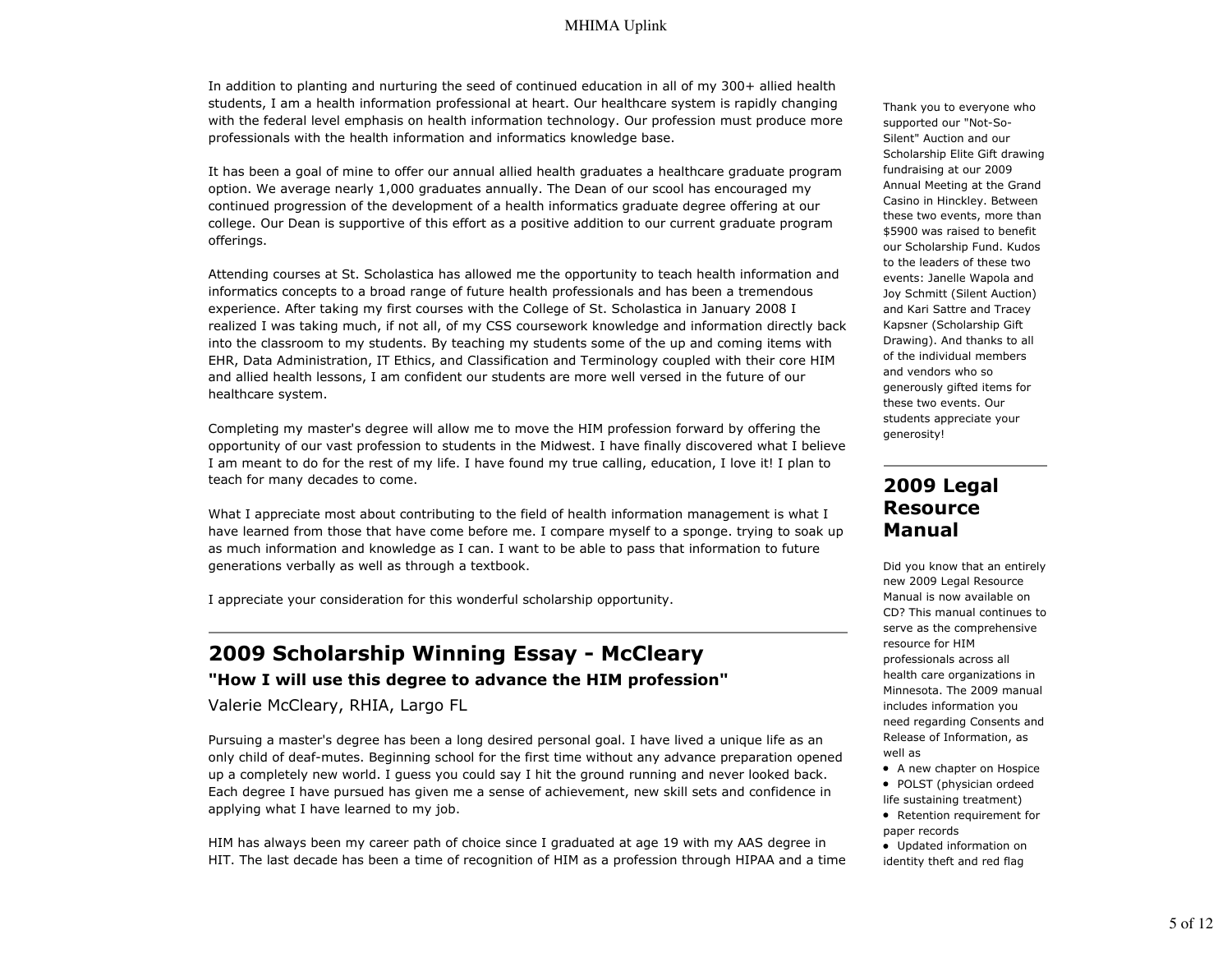of transformation through HIE. It just gets better and better.

AHIMA published a white paper "Vision 2016: Blueprint for Quality Education in HIM." The deployment of EHRs, PHRs and HIE obviously necessitates a higher leivel of traning and technology. This paper predicts that due to rapid changes in health care, HIM will become a graduate level profession by 2016 requiring a qualified pool of educators. I am teaching health informatics as an online adjunct professsor at the local college. My class is entitled "Electronic Health/Medical Record Systems." I am fulfilling the vision by advancing my education and educating others simultaneously! I would like to continue being an HIM educator, but have not closed the door to returning to Public Health or the private sector when I complete my degree.

The master's course work has been a tremendous opportunity to learn about information technology. I especially find it very exciting to learn about IT applications to HIM processes. I am now beginning to achieve the dual expertise of IT/HIM needed to advance HIM. I want to use this degree to enhance electronic conversion of HIM systems. Nothing would please me more to see the file rooms and physician's incomplete chart workrooms across America disappear! Implementing efficient computer systems will truly assist in our current times of economic struggles, budget cuts and decreased reimbursements.

I want to be present in the room when the executives deliberate over the vendor choices in electronic record systems to guide them with expert advice. I want to use my degree to make a difference in the health and lives of others, reducing medical errors and enhancing effective treatment options. I will enhance the profession and the next generation by enabling and mentoring others.

**HIE is no longer a dream, but a dream coming true.** I want to be on the cutting edge of the latest and greatest revolutionary changes in HIM armed with the education and experience to play a significant role in accomplishing the President's mandate of an electronic health record by 2010. America is currently behind on technological advances in health care. We need to enable America to become a land of healthier people with efficient and affordable healthcare systems in place. I want to help achieve that goal!

# **2009 Scholarship Winning Essay - Powell**

### **"How I will use this degree to advance the HIM profession"**

Sharon (Sherry) Powell, RHIA, Eads TN

The Master's program in Health Information Management at the College of St. Scholastica is a very well rounded program. There are required courses but students are also allowed the opportunity to choose electives from four concentrations depending upon one's interest. I have a special interest in security and privacy and look forward to sitting for the CHPS exam in the near future. My plans also include pursuing another degree either in Information Technology or an MBA. I would love to teach part time at the undergraduate level in an HIM program if the opportunity affords itself. I also look forward to volunteering my services at the state and local level for HIM programs and workshops where my experiences and acquired knowledge would benefit others. At my current place of employment, we are transitioning from a paper record to an electronic record and I want to share my

#### rules

• Disaster planning preparedness

• Potential HIPAA implications as a result of the 2009 federal stimulus package

The manual has imbedded hyperlinks within the chapters that allow you to "jump to" a web resource and then come back to the original resource page. You can load the CD onto your home or office PC and it will become a daily resource and time saver.

MHIMA thanks iod incorporated for burning the CDs.

To obtain your manual, go to our secure on-line order function

### **Student Corner**

The MHIMA Board of Directors thanks our two student representatives to the Board for 2008-2009: Claire Flanagan and Amanda Quesenberry, senior students from The College of St. Scholastica. Claire and Amanda attended Board meetings during this past year, learning how the MHIMA Board and its key volunteers functioned. Congratulations to both of them who recently graduated and have entered the work force!

The MHIMA Board welcomes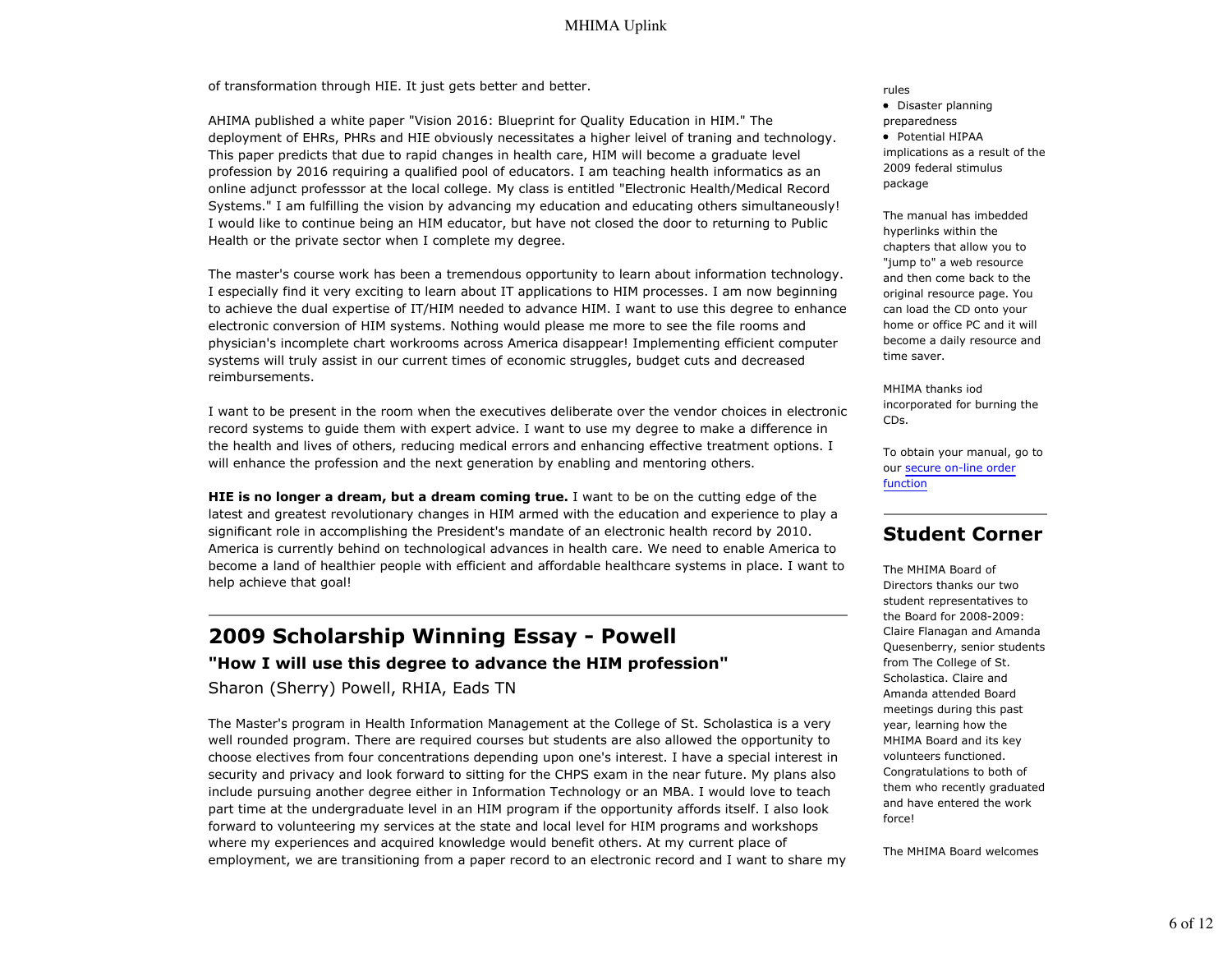experiences with others by contributing articles to the American Health Information Management Association Journal.

I am a strong proponent for my profession and take every opportunity to encourage others to consider this field. I currently have an employee who is enrolled in an on-line undergraduate program for Health Information Management.

# **2009 Scholarship Winning Essay - Appleby**

**"Why I chose HIM and my vision for how my skills/interests could**

### **contribute to the profession"**

Bridget Appleby, Deephaven MN

I have chosen to pursue a career in HIM for several reasons. I have always been interested in the field of Health/Medicine. My first work experience during college began with a part-time job as a Phlebotomist and then later as a full-time Pharmacy Technician at Kettering Medical Center and Loma Linda University Medical Center. Various events happened in my life which then directed my career path towards sales. My desire to return to college with a focus in the Health field has been realized by enrolling in the HIM Program at the College of St. Catherine. I was also encouraged by several surgeons to look at this viable career in today's changing healthcare environment.

Everyone has an opportunity in their life to take a leadership role. My life has provided me with leadersihp roles while working and volunteering my time; therefore, I also look forward to using those skills in the HIM profession. I am enthusiastic about this profession because I will be a valuable asset to my future employer.

While watching President Obama's speech in January, he mentioned the Electronic Health Record (EHR). This was an opportunity to share with my two daughters the fact that I will be a part of the exciting, new changes that will begin to be implemented during his administration. Our nation is going to begin to see a dramatic shift in the current health care model. I believe the Health Information Management field will experience exponential growth due to the proposed changes in nationwide health care and there will be expanded job titles in the future that currently do not exist.

I can envision myself working within a local healthcare community to facilitate public awareness of EHR's. I believe a good first step would be to have every employee within a hospital or major healthcare group create their personal EHR. Additionally, every patient would be given the help needed to begin creating their own EHR with the information gathered during their encounter with the facility. This benefit could be promoted as a commumity service and would serve as a model probram for other institutions.

On the commercial side of the HIM field, I can see myself either selling the software systems or conducting the on-site training required to educate the end-users. My successful career as a a Senior Account Manager for the largest educational software distributor in the United States demonstrates my ability to communicate well, along with understanding the needs of my customer while delivering

two new students to its 2009-2010 Board as student reps: Matthew Hammitt and Savanna Matuszak, also from The College of St. Scholastica.

Students who are interested in serving as student representatives on the MHIMA Board should contact MHIMA's incoming President, Stephanie Luthi-Terry

### **2010 MHIMA Annual Meeting Save the Date April**

### **28-30, 2010**

Our 2010 MHIMA Educational Conference and Annual Meeting will be held at the Northland Inn, 7025 Northland Drive in Brooklyn Park (Minneapolis). The meeting date is a week earlier than in past years.

Watch the MHIMA Website for registration information on the 2010 Annual Meeting button.

### **MHIMA 2009-2010 Board Member Communication Board Member**

#### **Emails**

Have you discovered that our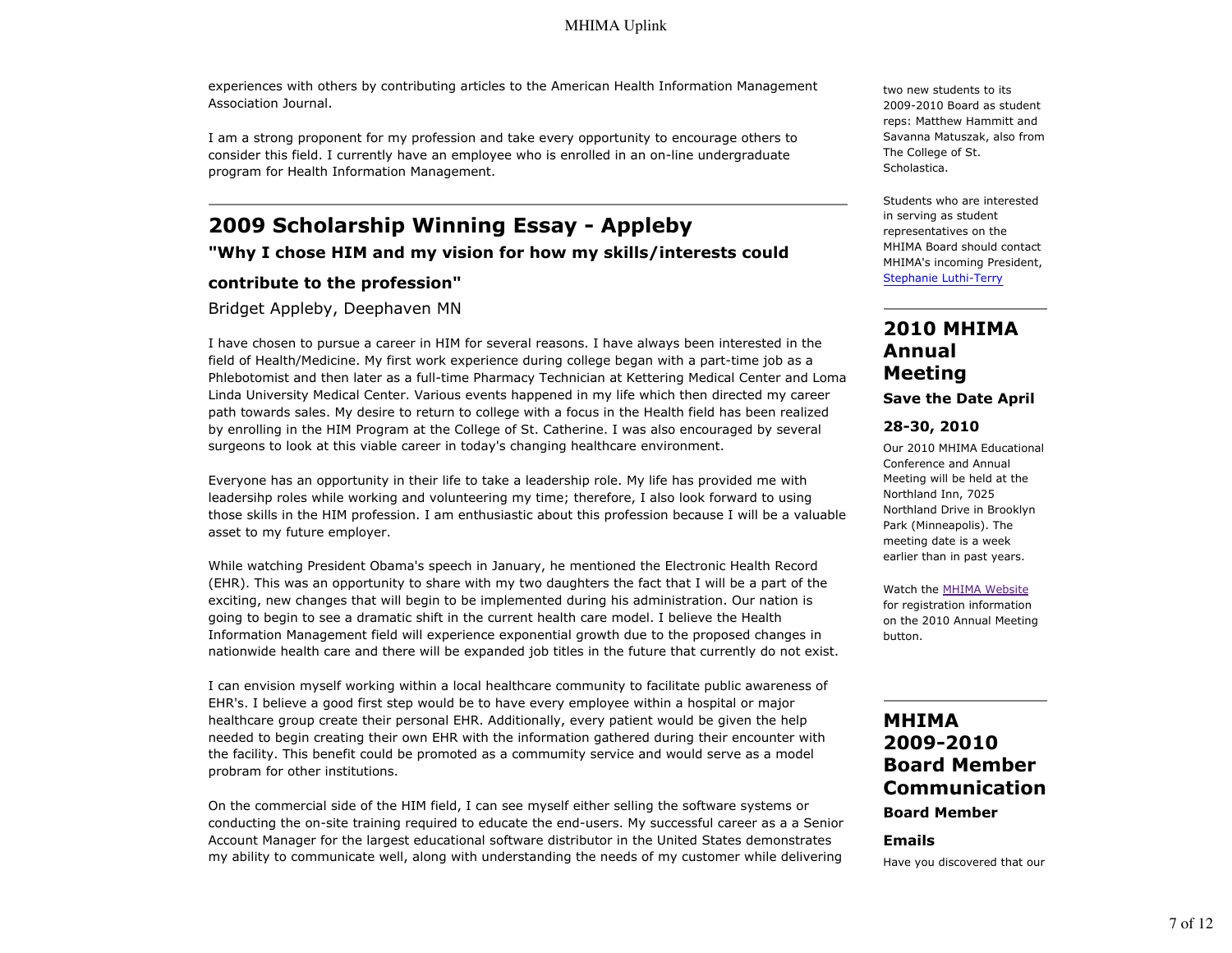products that fit their needs.

The niche that initially sparked my interest was Cancer Tumor Registries. Now that I have discovered that there are many job opportunities within the HIM field, I am preparing myself to be knowledegeable and flexible within the profession.

Thank you for this opportunity to tell you how I will be an asset to the HIM profession.

# **Coding Roundtable Tool Kit Available**

Coding education in Minnesota now has a new resource available to assist your group learning and skill development. A Coding Roundtable Tool Kit has been developed and was introduced at the 2009 Annual Meeting. The Tool Kit can be used by any group of coders who are interested in expanding their coding knowledge and skill. As Vicki Chelf describes it, "you are only limited by your imagination!"

Topics currently available include:

- Interventional Radiology
- Radiology/MRI
- E&M
- Fractures
- Present on Admission
- Congestive Heart Failure

Go to the MHIMA Website, click on 2009 Annual Meeting, Access to Speaker Presentations, and download the Coding Roundtables Tool Kit and the Coding Roundtables presentation. For more information, you can also contact Vicki Chelf or Jessica Peterson

# **2009 ENVIRONMENTAL SCAN RESULTS**

Thank you to the 290 MHIMA members who completed the SurveyMonkey 2009 Environmental Scan. The results of the Scan have been reviewed by the MHIMA Board and will be communicated to AHIMA. Here's what you reported to be the highest priorities in each of the six categories included in the Scan.

#### **Customer Environment**

- #1: Access to affordable continuing education and skills development
- #2: Access to continuing education and skills development

#### **Economic Environment**

- $* 41$ : HIM salaries are not remaining competitive with other healcare professions
- #2: Demonstrating value of professional credentials to employers

new website now gives you the opportunity to communicate directly with one of the members of your MHIMA Board of Directors by email? Each of them has an "mnhima.org" webmail email account. To contact them, CLICK HERE

### **MHIMA Job Bank Network**

**Looking for a job?** Don't forget to check out the positions listed on our Job Bank on our website. There is no charge to register as a job seeker. It allows you to search through all jobs that employers have posted in the Job Bank. You can also make your resume available to registered employers or privately send your resume to employers of your choice.

#### Go to MHIMA's JOB BANK,

scroll down to the ENTER button, and you're on your way!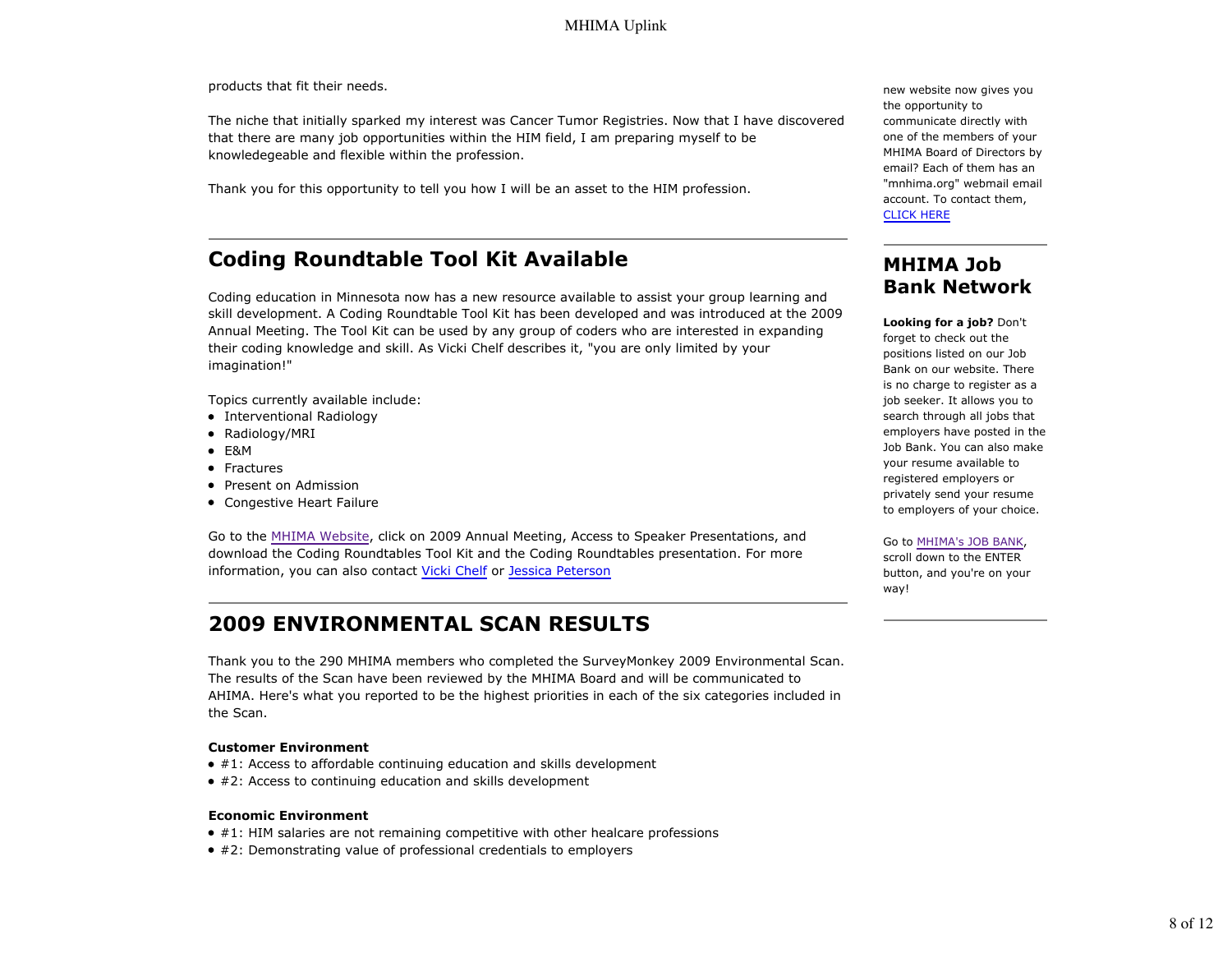#### **Technological Environment**

- $\bullet$  #1: Preparation of new roles in technology, EHR and informatics
- #2: Recognize, embrace, encourage the challenge of different roles for HIM professionals

#### **Social Environment**

- $\bullet$  #1: Interoperability of health information across the continuum
- #2: Perceived lack of value of HIM credentials to employers (since credential is not required)

#### **Political Environment**

- $\bullet$  #1: Implementation of ICD-10
- :2: Need for standardized federal and/or state regulations that address electronic health records

#### **Geophysical Environment**

- #1: Enhanced communication to members
- #2: Promote informative and timely information at state levels via electronic tools

These priorities, and the narrative responses included in the Survey, will be considered during the MHIMA Board's upcoming Strategy Planning meeting in early July.

The winner of the \$50 gift certificate was Linda Gaede-Nazer from Rosemount. Congratulations, Linda!

# **2009-2010 Volunteer Opportunities**

### **Interested in getting involved?**

The 2009-2010 MHIMA Project Teams are getting organized for the coming year and invite your involvement. The Board will be conducting a Strategic Planning session on July 10th to finalize the following project activities. We are also moving forward with planning several educational Webinars this next year to bring information to you in a cost-effective way. If you are interested in any of these areas and didn't sign up for them at the Annual Meeting, please email the Project Leaders to find out more information and learn how you can help.

(Please note: if you indicated an interest in one or more of these areas on the 2009 Annual Meeting Survey, we were unable to link your name to your area of interest. Please contact us again!)

- **AAPC Collaboration:** Carla Tobin or Mary Talaska
- **Coding Education via Roundtables:** Carla Tobin or Jessica Peterson
- **2009 Achieving Coding Excellence:** Gina Sanvik, Maxine Weiss, or Brenda Wood
- **ICD-10:** Diane Larson
- **Revenue Cycle Management Education:** Colleen Malmgren
- **Legal Manual:** Heidi Onsted or Chris Bushaw
- **Legislative Alliance:** Cathy French
- **MMGMA/HIMSS Alliances: Amy Watters or Brian Erickson**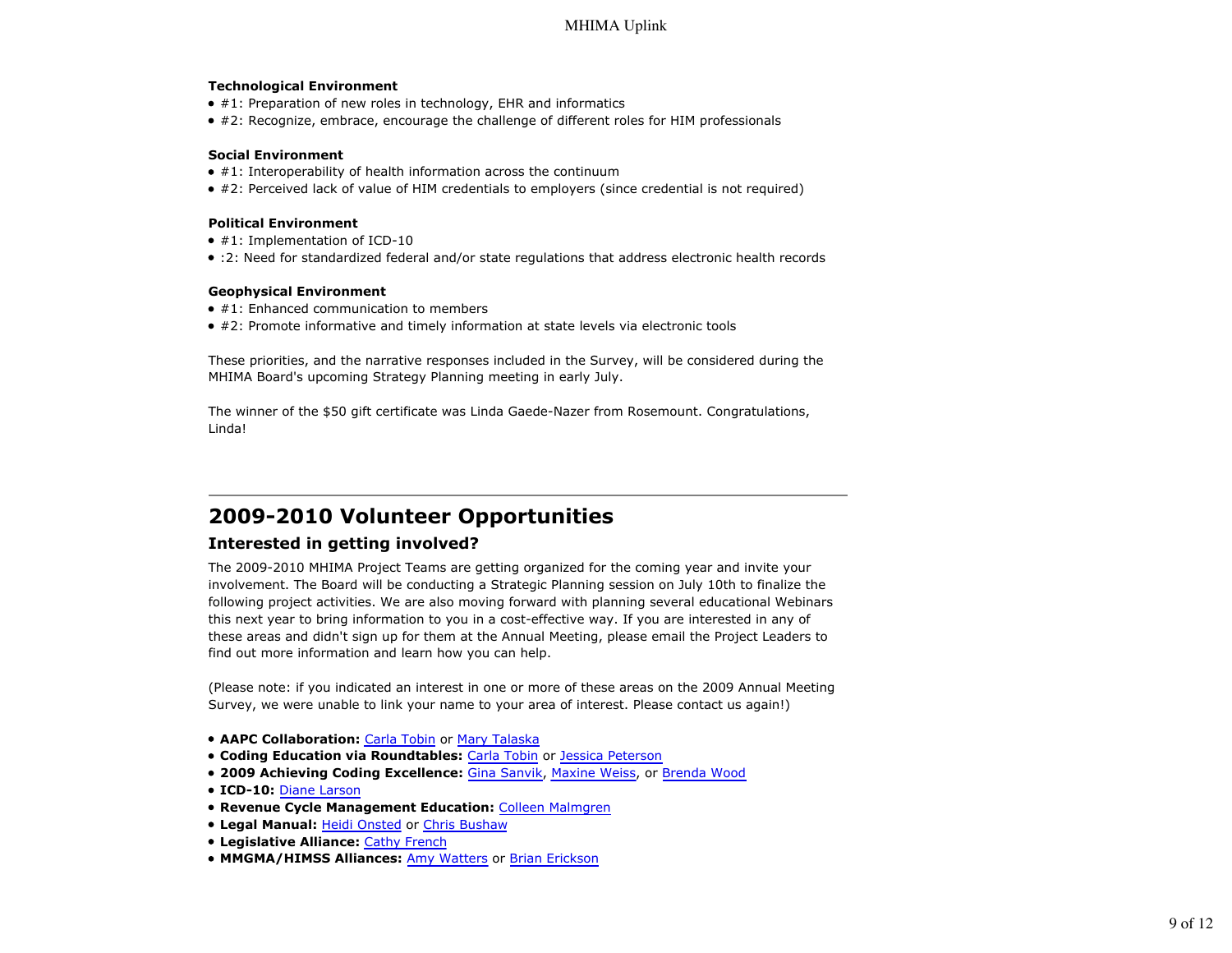- **Copy Fee Legislation:** Diane Larson
- **MyPHR Promotion** Mary Bell orSteph Luthi-Terry
- **MN e-Health Initiatives:** LaVonne Wieland
- **2010 Annual Meeting** Annual Meeting Chairs (Danika Brinda and Kristi Lundgren)
- **Facility Critical Access:** Amanda Mass or Sarah Spoon
- **Attracting Students:** Carla Pogliano or Joy Schmitt
- **MHIMA Web Site Development:** Laura Blabac
- **MHIMA Brochure Development:** Laura Blabac or Lisa Kampa
- **Vendor Relations:** Ranelle Bauer
- **Communications:** Laura Blabac
- **MHIMA Scholarship Program:** Sue Jensen
- **Scholarship Fundraising:** Kari Sattre or Tracy Kapsner

### **2009 MHIMA Lobbyist Report**

Dominic J. Sposeto, MHIMA Lobbyist

The end of the 2009 legislative session was a bit anticlimactic as compared to recent years. When the governor announced that he did not need a budget agreement with the state legislature but would instead unallot state funds to balance the state budget, he changed the whole end of game scheme. For four days, legislative leaders tried to come up with a response to the governor's ultimatum, without much success.

With just a few hours remaining in the 2009 session, the DFL majorities in the House and Senate reconstituted a tax bill raising over a billion dollars to balance the state budget without unallotments. Both the House and Senate passed the bill just minutes before adjournment. However, everyone at the capitol knew that this bill would be vetoed by the governor, and it was.

The state is now in un-charted territory. Unallotment has been used only four times to balance the state budget and never for such a large amount, \$2.7 billion. It is also unique to begin the state budget biennium with unallotment. This leaves many, like our state's hospitals, in a very uncertain state.

The following are some of major issues monitored for MHIMA this year.

Newborn Screening: The newborn screening bill that I reported on at the annual meeting did not pass. The house and senate authors could not reach an agreement on how to proceed and how to get the bill pass the governor. This means that current law stands as is which is not clear as to how long the health department may keep blood spot records that they receive.

There is a pending court case that has been brought to force the department of health to destroy any newborn screening records that they may be maintaining. Depending on how this case is resolved, this issue could be back again next year. Mayo, the March of Dimes, and others are not really happy with this outcome. They felt the proposed legislation was a decent compromise.

Health Information Technology: The main purpose of this bill was to align state HIT requirements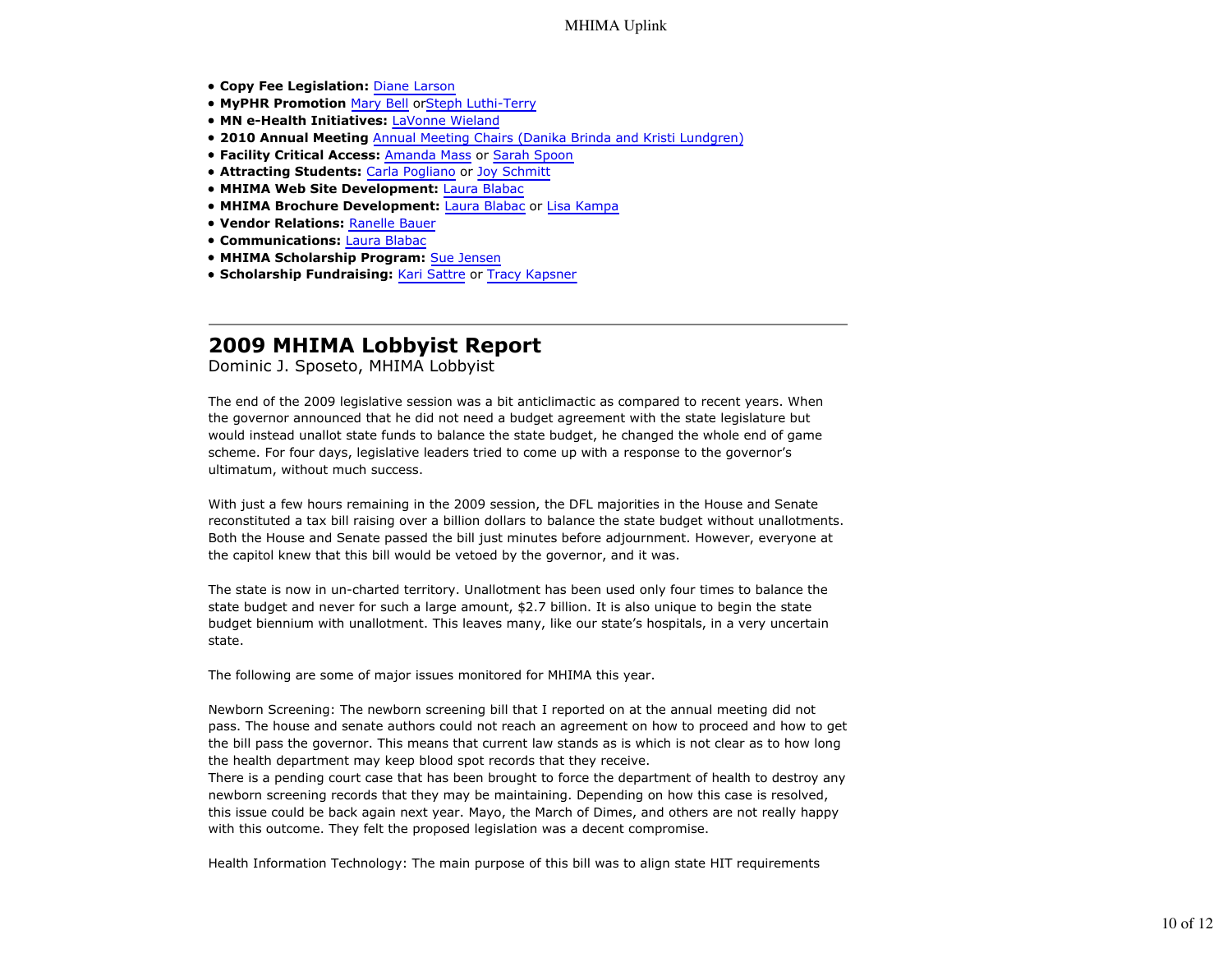with the requirements in the American Recovery and Reimbursement Act. It requires that our state electronic medical records must be "qualified electronic health records" according to the ARRA. It gives the commissioner and the E-Health Advisory Committee (formerly called the Health Information and Technology and Infrastructure Advisory Committee) direction to monitor national activity and coordinate the state's response. The commissioner must report to the legislature on any recommended policy changes. The bill also directs the commissioner to seek federal funding and aligns our existing loan program with the federal loan program. (No money is appropriated in this bill. See HHS bill below).

Cost of Copies: The most controversial bill of the session for MHIMA was SF 857, the copying cost proposal from Sen. Mary Olson. As I reported at the annual meeting, this bill did not move this year. After a hearing and several meetings with the Senator, the bill was dropped from committee action. However, an agreement was understood by all parties that this issue would return and that the industry should have a considered response to the proposal.

HHS Finance Bill: There were actually two HHS finance bills passed. The first was put together rather hastily with the thought that it didn't matter much because the governor was going to veto it. When the governor decided to sign the bill, another bill, correcting the mistakes in the first was necessary. For example, one appropriation in the first bill read "230 million" when it was supposed to read "230 thousand". The major issue in the bill for hospitals was the governor's line item veto of the entire General Assistance Medical Care Program, GAMC. This removes \$382 million dollars from the budget in the second year of the biennium. Most of this money goes to hospitals. The GAMC population is adults who earn less that \$8000 a year usually due to some disability. Over half of this population has mental illness and often use hospitals as their primary care providers. I find the veto rather crafty since it doesn't take effect until 2011. Given the state economy and the federal discussions about public health care reform, a lot can happen between now and then. But hospitals planning their budgets for the next few years must obviously address this possible loss of income. There were two items in the bills of interest. They are:

1. The bill appropriates \$4 million for the health information technology revolving loan account under the department of health. This appropriation will not be extended unless it is matched by the federal government under the HITECH Act. (On or before June 2013 \$1.2 million must be transferred to the health care access fund. This is a one-time transfer to reimburse the health care access fund for money appropriated to the revolving fund.)

2. The bill appropriates \$56 million from the general fund and \$19.6 million from the health care access fund to the department of human services for information technology. This relates to administering state health programs, Medical Assistance, General Assistance and MinnesotaCare and not directly to health information management.

Several bills were debated but did not pass this year. They are as follows:

Death Record Replacement: This proposal would have allowed family members to go to court to alter a death record. This issue related to a family whose family member was determined by a medical examiner to have committed suicide. The family did not believe this to be the case. Under current law, only the county coroner, medical examiner or a forensic pathologist may enter the cause or